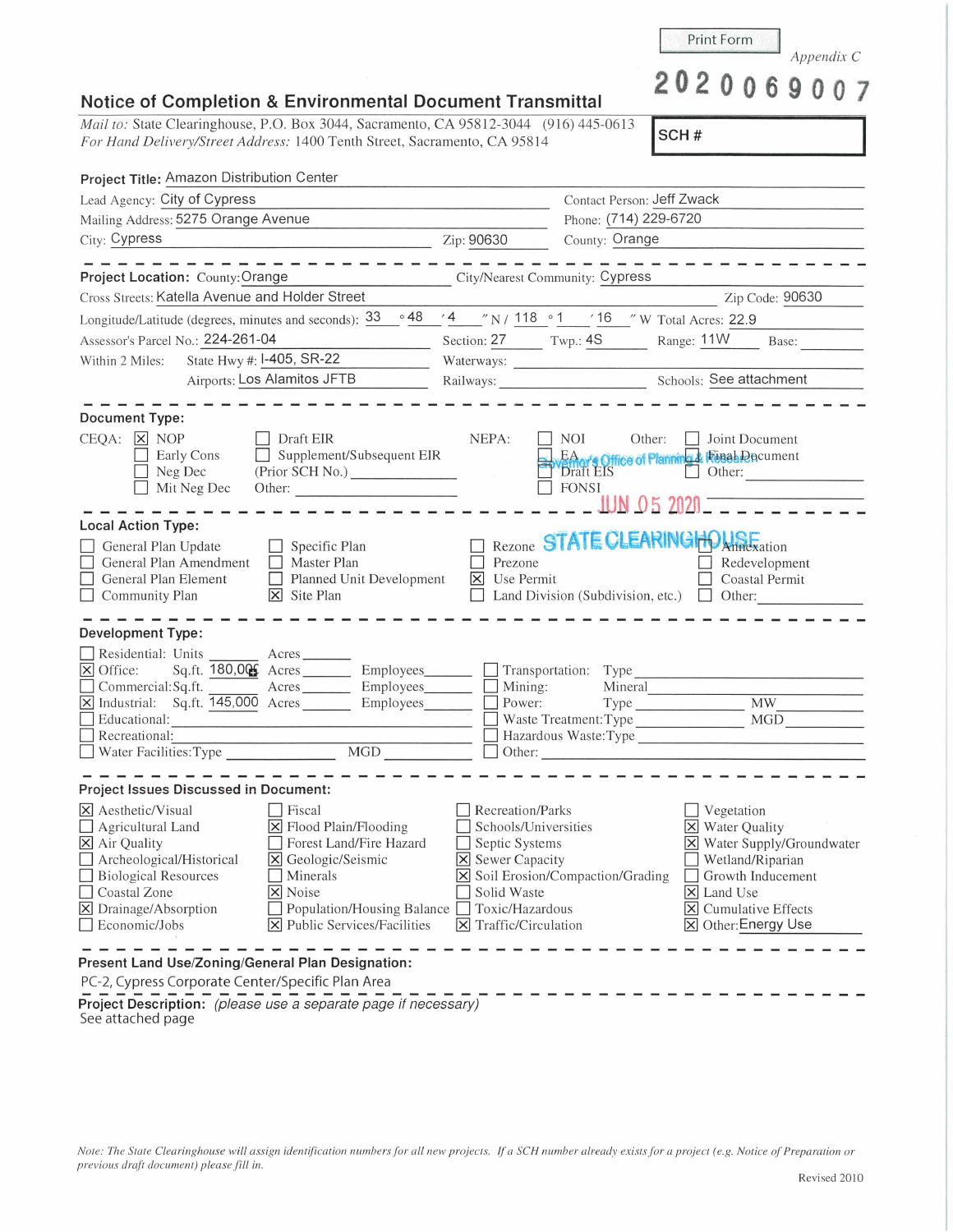## **Reviewing Agencies Checklist**

|                                                                                                                                                                      | $\mathbb{Z}$ . Elem<br>Date: 6/4/20                                                                                                   |
|----------------------------------------------------------------------------------------------------------------------------------------------------------------------|---------------------------------------------------------------------------------------------------------------------------------------|
| Consulting Firm: LSA Associates, Inc.<br>Address: 20 Executive Park, Suite 200<br>City/State/Zip: Irvine, CA 92614<br>Contact: Ryan Bensley<br>Phone: (949) 553-0666 | Applicant: Duke Realty<br>Address: 200 Spectrum Center Drive, Suite 1600<br>City/State/Zip: Irvine, CA 92618<br>Phone: (865) 776-1344 |
| Lead Agency (Complete if applicable):                                                                                                                                |                                                                                                                                       |
| Starting Date June 5, 2020<br>Ending Date July 6, 2020                                                                                                               |                                                                                                                                       |
| Local Public Review Period (to be filled in by lead agency)                                                                                                          |                                                                                                                                       |
| Housing & Community Development<br>S<br>Native American Heritage Commission                                                                                          |                                                                                                                                       |
| Health Services, Department of                                                                                                                                       |                                                                                                                                       |
| General Services, Department of<br>$\sim 10^{-1}$                                                                                                                    |                                                                                                                                       |
| Forestry and Fire Protection, Department of                                                                                                                          | Water Resources, Department of                                                                                                        |
| Food & Agriculture, Department of                                                                                                                                    | S.<br>Toxic Substances Control, Department of                                                                                         |
| $\overline{s}$<br>Fish & Game Region # $9$                                                                                                                           | Tahoe Regional Planning Agency                                                                                                        |
| <b>Energy Commission</b>                                                                                                                                             | <b>SWRCB: Water Rights</b>                                                                                                            |
| Education, Department of                                                                                                                                             | <b>SWRCB: Water Quality</b>                                                                                                           |
| Delta Protection Commission                                                                                                                                          | SWRCB: Clean Water Grants                                                                                                             |
| Corrections, Department of                                                                                                                                           | State Lands Commission                                                                                                                |
| Conservation, Department of                                                                                                                                          | Santa Monica Mtns. Conservancy                                                                                                        |
| Colorado River Board                                                                                                                                                 | San Joaquin River Conservancy                                                                                                         |
| $\overline{\phantom{a}}$<br>Coastal Commission                                                                                                                       | San Gabriel & Lower L.A. Rivers & Mtns. Conservancy                                                                                   |
| Coachella Valley Mtns. Conservancy                                                                                                                                   | S.F. Bay Conservation & Development Comm.                                                                                             |
| Central Valley Flood Protection Board<br>$\mathcal{L}^{\text{max}}$                                                                                                  | Resources Recycling and Recovery, Department of                                                                                       |
| Caltrans Planning                                                                                                                                                    | Resources Agency                                                                                                                      |
| Caltrans Division of Aeronautics                                                                                                                                     | $S_{\cdot}$<br>Regional WQCB $#$ 8                                                                                                    |
| $\overline{S}$<br>Caltrans District $#$ 12                                                                                                                           | Public Utilities Commission                                                                                                           |
| California Highway Patrol                                                                                                                                            | Pesticide Regulation, Department of                                                                                                   |
| Boating & Waterways, Department of<br>California Emergency Management Agency                                                                                         | Parks & Recreation, Department of                                                                                                     |
|                                                                                                                                                                      | Office of Public School Construction                                                                                                  |

Authority cited: Section 21083, Public Resources Code. Reference: Section 21161, Public Resources Code.

 $\lambda$